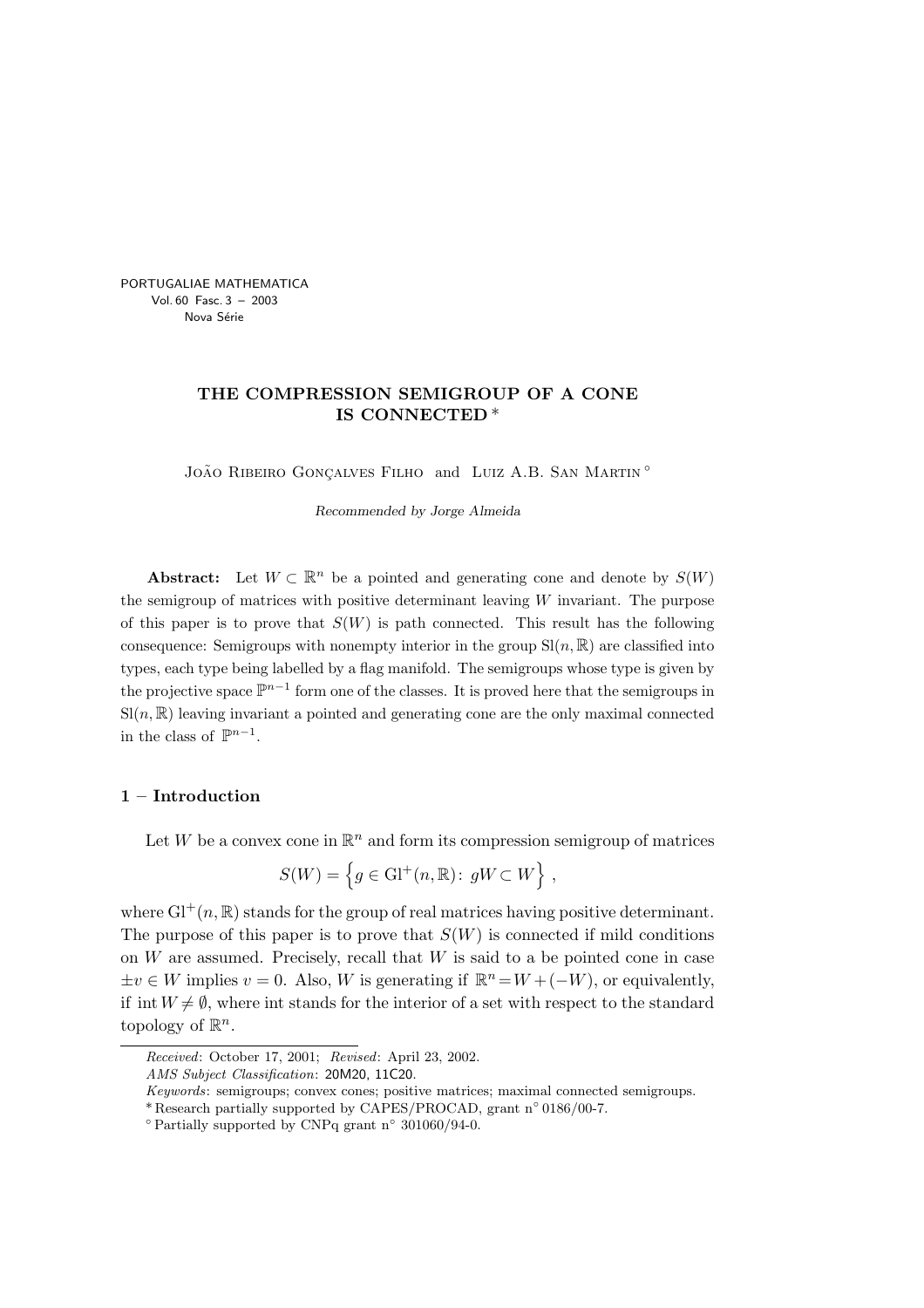**Theorem 1.** If W is pointed and generating then  $S(W)$  is path connected.

Clearly,  $S(W)$  is a closed subsemigroup of  $Gl^+(n,\mathbb{R})$ . Moreover, it is known and easy to prove — that in case W is pointed and generating,  $S(W)$  has nonempty interior in  $\mathrm{Gl}^+(n,\mathbb{R})$ , taken with its standard topology (cf. Proposition 4 below).

Apart from being fruitful examples of semigroups in Lie groups the interest in the semigroups  $S(W)$  stays in the fact that they form (in essence) a class of maximal semigroups in the special linear group  $\text{Sl}(n,\mathbb{R})$ . In order to discuss this we note first that the identity matrix 1 as well as the scalar matrices  $\lambda \cdot 1$ ,  $\lambda > 0$ , are in  $S(W)$ . Analogously, a matrix  $g \in S(W)$  if and only if  $(\det g)^{1/n} g \in S(W)$ . Therefore if we consider the compression semigroup

$$
S_W = S(W) \cap \mathrm{Sl}(n, \mathbb{R}) = \left\{ g \in \mathrm{Sl}(n, \mathbb{R}) : gW \subset W \right\},\
$$

it follows that  $S(W) = \mathbb{R}^+ \cdot S_W$  and  $S_W$  is the image of  $S(W)$  under the continuous map  $g \mapsto (\det g)^{1/n} g$ . Hence if one of the semigroups  $S(W)$  or  $S_W$  is connected, the same happens to the other. In what follows we take advantage of the theory of semigroups in semi-simple Lie groups and work within  $\text{Sl}(n,\mathbb{R})$ . The proof of Theorem 1 will be accomplished by showing that  $S_W$  is connected.

To see the connection between  $S_W$  and maximal semigroups in  $\text{Sl}(n,\mathbb{R})$  let [W] be the subset of the projective space  $\mathbb{P}^{n-1}$  underlying W, that is, [W] is the subset of lines in  $\mathbb{R}^n$  contained in  $W \cup -W$ . Put

$$
S[W] = \left\{ g \in \text{Sl}(n, \mathbb{R}) \colon g[W] \subset [W] \right\}.
$$

It was proved in [11], Theorem 6.12, that  $S[W]$  is a maximal semigroup of  $Sl(n, \mathbb{R})$ (see also [9], for more details about maximal semigroups). Clearly  $g \in S[W]$ if and only if  $g \in S_W$  or  $gW ⊂ -W$ . It is rather easy to prove the existence of  $g \in S[W]$  such that  $gW \subset -W$  (see Lemma 11, below), so that  $S_W$  is not a maximal semigroup. However, by proceeding like in the proof that  $S[W]$  is connected we get that  $S_W$  is a maximal connected semigroup in the sense that if  $S_W \subset T$  with T a connected subsemigroup of  $\text{Sl}(n, \mathbb{R})$  then either  $T = S_W$  or  $T = Sl(n, \mathbb{R}).$ 

**Corollary 2.**  $S_W$  is maximal connected in  $\text{Sl}(n,\mathbb{R})$ .

There is a converse to this corollary, ensuring that a semigroup in a certain class of maximal connected subsemigroups of  $\text{Sl}(n,\mathbb{R})$  must be  $S_W$  for some pointed and generating cone  $W$ . This is the class of semigroups whose type is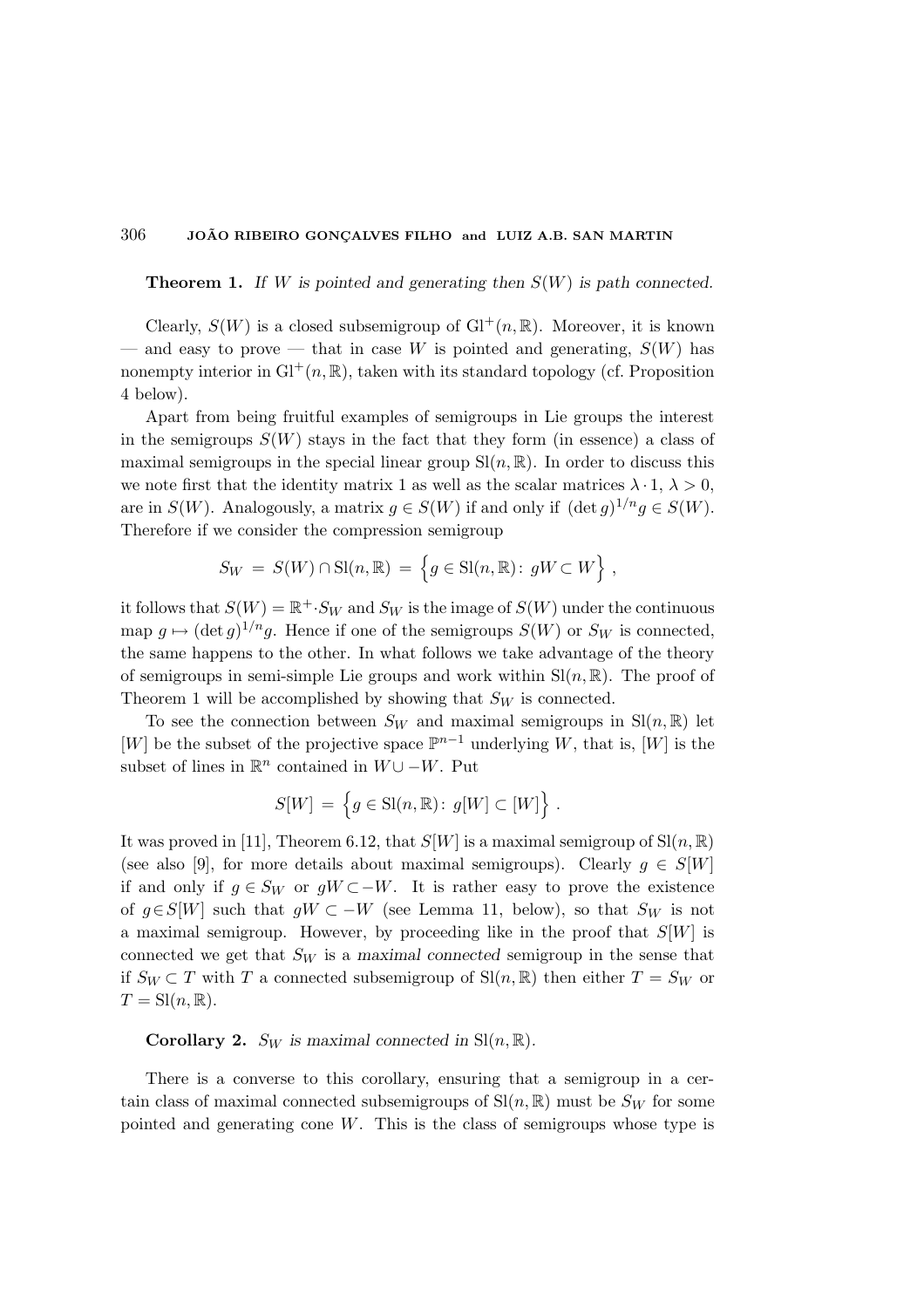the projective space  $\mathbb{P}^{n-1}$ . We refer the reader to [8] and [9] for the definition of the type of a semigroup and in particular of the type of  $S_W$  (see also [7] for a discussion specific to semigroups in  $\text{Sl}(n,\mathbb{R})$ ). It was observed in [8], Example 4.10, that if a semigroup is connected and of type  $\mathbb{P}^{n-1}$  then it is contained in  $S_W$  for some pointed generating cone  $W \subset \mathbb{R}^n$ . Therefore we get from the fact that  $S_W$  is connected the following characterization of the maximal connected semigroups of the projective space type:

**Corollary 3.** Let C stand for the class of semigroups  $S \subset Sl(n, \mathbb{R})$ , with int  $S \neq \emptyset$ , which are maximal connected of type  $\mathbb{P}^{n-1}$ . Then

$$
\mathcal{C} = \{ S_W \colon W \subset \mathbb{R}^n \text{ is a pointed generating cone} \} .
$$

Finally we mention that the semigroup of all matrices leaving invariant a cone  $W$  — without any determinantal restriction — is trivially a convex cone in the space of matrices, and hence connected. Our results, however, refer to the semigroups  $S(W)$  and  $S_W$  which are far from being convex cones. In fact, it was proved in [10] that the topology of these semigroups is rather rich, since they have the same homotopy groups as the orthogonal group  $SO(n-1)$ .

### $2-S_W$  is connected

In this section we prove the main result of this paper, namely Theorem 1. From now on we let  $W \subset \mathbb{R}^n$  stand for a pointed generating convex cone. As before denote by  $S_W$  the semigroup of matrices in  $\text{Sl}(n,\mathbb{R})$  leaving W invariant.

We refer the reader to Hilgert, Hofmann and Lawson [2] for the general theory of semigroups. In particular, the concept of Lie wedge  $\mathcal{L}(S)$  of a semigroup  $S \subset \mathrm{Sl}(n,\mathbb{R})$  is defined by

$$
\mathcal{L}(S) = \left\{ X \in \mathfrak{sl}(n, \mathbb{R}) \colon \exp(tX) \in \text{cl } S \text{ for all } t \ge 0 \right\}
$$

where  $\mathfrak{sl}(n,\mathbb{R})$  is the Lie algebra of trace zero  $n \times n$ -matrices. In what follows we denote by  $S_{\text{inf}}$  the semigroup generated by  $\mathcal{L}(S_W)$ , namely

$$
S_{\inf} = \langle \exp(\mathcal{L}(S_W)) \rangle \; .
$$

Since  $S_W$  is closed, it follows that  $S_{\text{inf}}$  is a subsemigroup of  $S_W$ . Furthermore, being generated by one-parameter semigroups  $S_{\text{inf}}$  contains the identity and is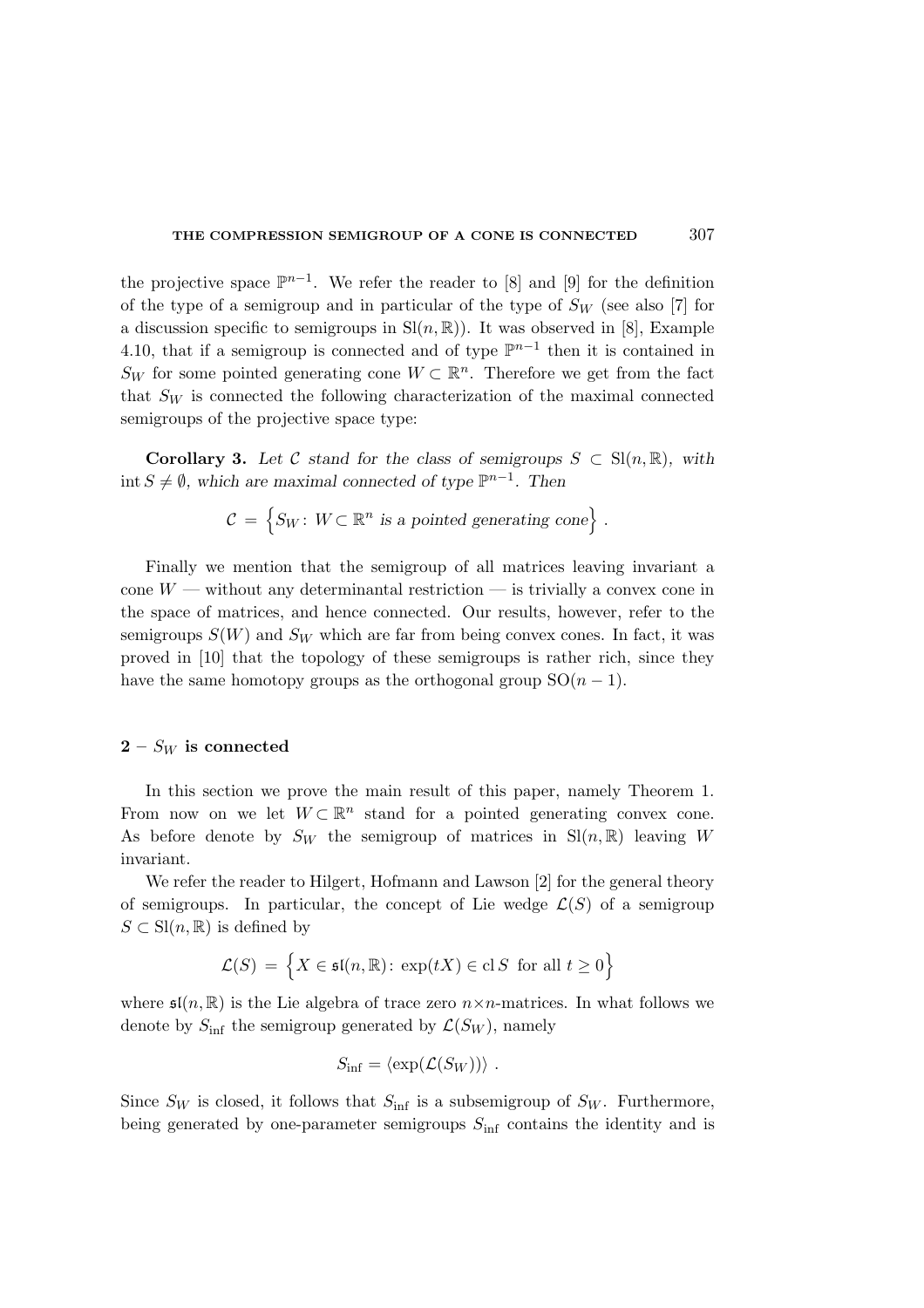path connected. It is a consequence of the next statement that  $\mathcal{L}(S)$  is a generating cone in  $\mathfrak{sl}(n,\mathbb{R})$ , implying that  $S_{\text{inf}}$  has nonempty interior in  $\text{Sl}(n,\mathbb{R})$  and that the interior of  $S_W$  is dense in  $S_W$ , i.e.,  $S_W = \text{cl}(\text{int } S_W)$ .

**Proposition 4.** Suppose that  $V \subset \mathbb{R}^n$  is a codimension one subspace with  $V \cap W = \{0\}$ . Take a basis

$$
\beta = \{f_1, \ldots, f_n\}
$$

of  $\mathbb{R}^n$  such that  $f_1 \in W$  and  $\{f_2, \ldots, f_n\} \subset V$ . Let  $H \in \mathfrak{sl}(n, \mathbb{R})$  be such that its matrix with respect to  $\beta$  is

$$
H = diag\{n-1, -1, \ldots, -1\}.
$$

Then  $H \in \mathcal{L}(S_W)$ . Moreover, if  $f_1 \in \text{int } W$  then  $H \in \text{int } \mathcal{L}(S_W)$  so that  $\exp(tH) \subset \text{int } S_W$  for all  $t > 0$ .

**Proof:** Take  $x \in W$ ,  $x \neq 0$ . Since  $V \cap W = \{0\}$ , it follows that **B** =  $(f_1 + V) \cap W$  is a cone basis of W in the affine subspace  $f_1 + V$ . Hence up to multiplication by a positive scalar we have

$$
x = f_1 + a_2 f_2 + \cdots + a_n f_n.
$$

Therefore,

$$
Hx = (n-1)f_1 - (a_2f_2 + \dots + a_nf_n) \\
= nf_1 - x,
$$

that is,  $x+Hx = nf_1 \in W$ . By the invariance theorem for cones (see [2], Theorem I.5.27), it follows that  $\exp tH \in S_W$  for all  $t \geq 0$ , which means that  $H \in \mathcal{L}(S_W)$ .

Now, assume that  $f_1 \in \text{int } W$ . Note that the cone basis **B** is compact since W is a pointed cone. Also, the map

$$
(A, x) \in \mathfrak{sl}(n, \mathbb{R}) \times \mathbb{R}^n \ \longmapsto \ x + Ax \in \mathbb{R}^n
$$

is continuous. Hence, given  $x \in \mathbf{B}$  and a neighborhood U of  $nf_1$  in W, there are neighborhoods  $O_x$  of H and  $C_x$  of x such that for  $A \in O_x$  and  $y \in C_x$ , it holds  $y + Ay \in U \subset W$ . By compactness of **B** there exists a neighborhood O of H such that  $x + Ax \in U$  for all  $x \in \mathbf{B}$  and  $A \in O$ . It follows that the open set O is contained in  $\mathcal{L}(S_W)$ , implying that  $H \in \text{int}(\mathcal{L}(S_W))$ . Clearly, this implies that  $tH \in \text{int}(\mathcal{L}(S_W))$  for all  $t > 0$ . Hence, using the fact that the exponential mapping is a diffeomorphism around the identity we conclude that  $\exp(tH) \in \text{int } S_W$  for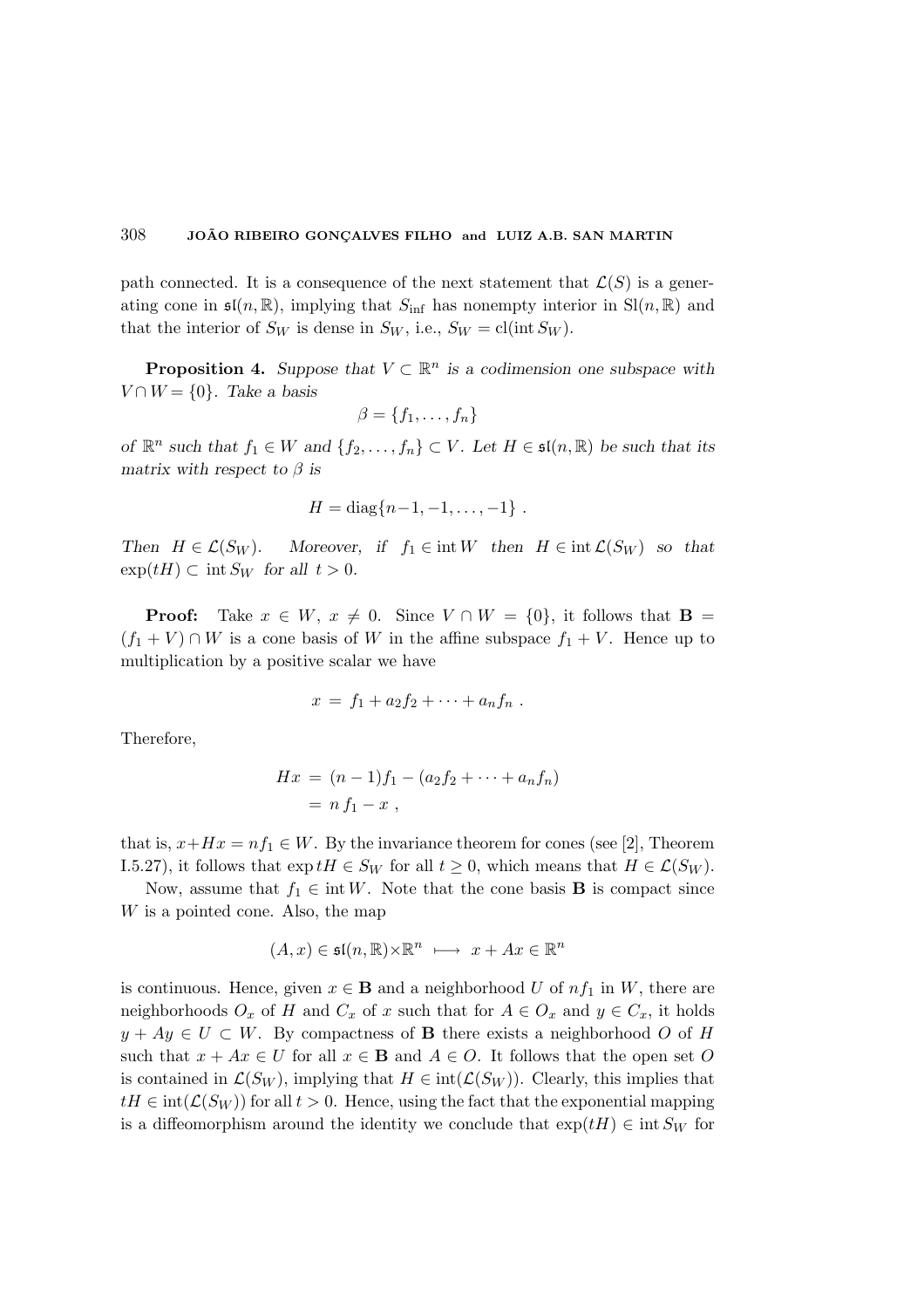small values of  $t > 0$ . Therefore the formula  $\exp(tH) = \exp((t/n)H)^n$  implies that  $\exp(tH) \in \text{int } S_W$  for all  $t > 0$ .

Taking H as in this proposition with  $f_1 \in \text{int } W$  we have that  $\exp(tH) \in \text{int } S_W$ if  $t > 0$ , hence for all  $g \in S_W$ ,  $\exp(tH)g$  and  $g \exp(tH)$  belong to int  $S_W$  if  $t > 0$ . Therefore, any  $g \in S_W$  can be linked to int  $S_W$  by a continuous path inside  $S_W$ . Since this fact is used in the proof that  $S_W$  is connected we emphasize it.

Corollary 5. Let H be as in the previous proposition with  $f_1 \in \text{int } W$ . Take  $g \in S_W$ . Then  $\exp(tH)g$  and  $g \exp(tH)$  belong to int  $S_W$  if  $t > 0$ .

Before proceeding we note the following simple, but useful, fact about matrices in int  $S_W$ :

**Lemma 6.** If  $g \in \text{int } S_W$  then  $gW \subset \text{int } W \cup \{0\}.$ 

**Proof:** If  $x \neq 0$ , the assignment  $h \in Sl(n, \mathbb{R}) \mapsto hx \in \mathbb{R}^n$  is an open mapping because  $\text{Sl}(n,\mathbb{R})$  acts transitively on  $\mathbb{R}^n\setminus\{0\}$ . Hence  $(\text{int } S_W) x = \{hx :$  $h \in \text{int } S_W$  is open if  $x \neq 0$ . Since (int  $S_W$ )  $x \subset W$ , it follows that  $gx \in \text{int } W$ for all  $x \in W$ ,  $x \neq 0$ .

The following statement is central in the proof that  $S_W$  is connected, it concerns the Jordan decomposition of the matrices in  $int S_W$ .

**Lemma 7.** Let  $g \in \text{int } S_W$  be given. Then there exists a basis  $\beta = \{f_1, \ldots, f_n\}$ of  $\mathbb{R}^n$  with  $f_1 \in \text{int } W$  and

$$
\mathrm{span}\{f_2,\ldots,f_n\}\cap W=0\;,
$$

such that the matrix of q with respect to  $\beta$  is written in blocks as

$$
g = \left(\begin{array}{cc} \lambda & 0 \\ 0 & h \end{array}\right)
$$

where  $\lambda > 0$  and h is an  $(n-1) \times (n-1)$ -matrix with det  $h > 0$ . Furthermore  $\lambda$ is a principal eigenvalue, i.e.,  $|\mu| < \lambda$  if  $\mu$  is an eigenvalue of h.

This lemma is well known in the theory of matrices (see Berman and Plemmons [1]). Below we offer another proof of it, having a Lie theoretic flavor.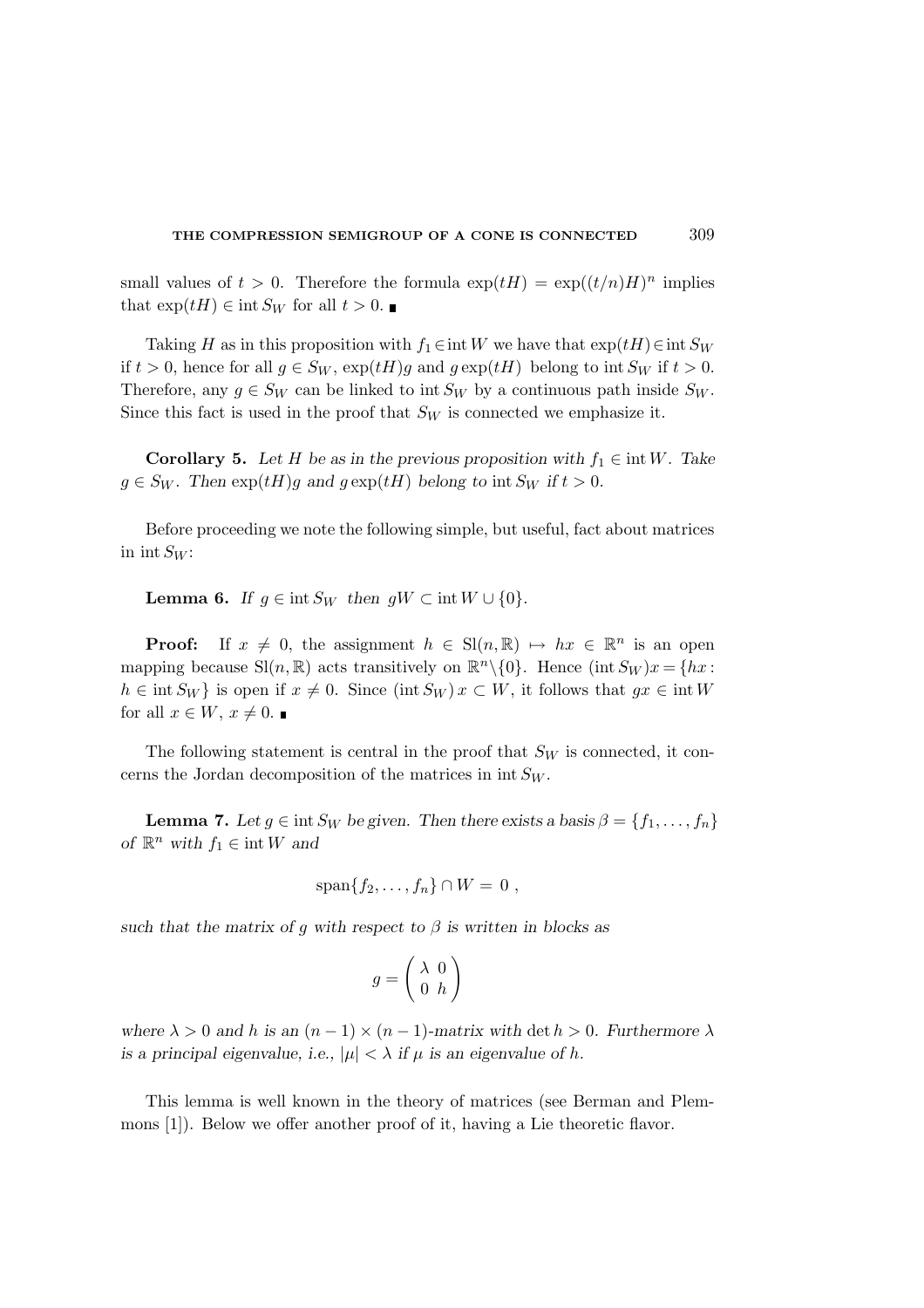### 2.1. Proof of Theorem 1

In view of Corollary 5, in order to prove that  $S_W$  is path connected it is enough to show that int  $S_W$  is path connected. We prove this by exhibiting, for any  $g \in \text{int } S_W$ , a path in  $S_W$  joining it to  $S_{\text{inf}}$ . Since  $S_{\text{inf}}$  is path connected, this implies that int  $S_W$  is path connected as well.

Fix  $g \in \text{int } S_W$ , and let  $\beta = \{f_1, \ldots, f_n\}$  be a basis given by Lemma 7, providing a block decomposition of g.

Let  $P \subset Sl(n,\mathbb{R})$  be the subgroup of those linear maps whose matrices with respect to  $\beta$  have the same block structure as q:

$$
P = \left\{ \begin{pmatrix} \mu & 0 \\ 0 & Q \end{pmatrix}: \mu > 0, \ Q \in \mathrm{Gl}^+(n-1,\mathbb{R}), \ \mu \det Q = 1 \right\}.
$$

Clearly, P is a closed and connected subgroup of  $\text{Sl}(n,\mathbb{R})$ . By construction,  $g \in (\text{int } S_W) \cap P$ . Let  $H \in \mathfrak{sl}(n, \mathbb{R})$  be such that its matrix with respect to  $\beta$  is

(1) 
$$
H = \text{diag}\{n-1, -1, \ldots, -1\}.
$$

By Proposition 4,  $H \in \text{int } \mathcal{L}(S_W)$  and  $\exp(tH) \in (\text{int } S_{\text{inf}}) \cap P$  for all  $t > 0$ . Put

$$
\Gamma = (\text{int } S_{\text{inf}}) \cap P .
$$

Then  $\Gamma$  is a semigroup with nonempty interior in P (with respect to the topology of  $P$ ).

Define the map  $\phi : P \to Sl(n-1, \mathbb{R})$  by

$$
\phi \begin{pmatrix} \mu & 0 \\ 0 & Q \end{pmatrix} = (\det Q)^{-1/n-1} Q = \mu^{1/n-1} Q .
$$

It is checked immediately that  $\phi$  is a surjective homomorphism. Hence it is an open mapping, so that  $\phi(\Gamma)$  is a semigroup with nonempty interior in Sl $(n-1, \mathbb{R})$ .

Now,  $\exp(tH) \in \Gamma$ , for all  $t > 0$ . Since

$$
\exp(tH) = \text{diag}\{e^{t(n-1)}, e^{-t}, \dots, e^{-t}\},
$$

it follows that  $\phi(\exp(tH))=1$ . Therefore,  $1 \in \phi(\Gamma)$  implying that  $\phi(\Gamma)=\text{Sl}(n-1,\mathbb{R})$ because  $\mathrm{Sl}(n-1,\mathbb{R})$  is connected. Combining this fact together with the definition of  $\phi$  we get the

**Lemma 8.** For all  $h' \in Sl(n-1, \mathbb{R})$  there exists  $a > 0$  such that

(2) 
$$
g' = \begin{pmatrix} a & 0 \\ 0 & a^{-1/n-1}h' \end{pmatrix} \in \Gamma = (\text{int } S_{\text{inf}}) \cap P \subset \text{int } S_{\text{inf}}.
$$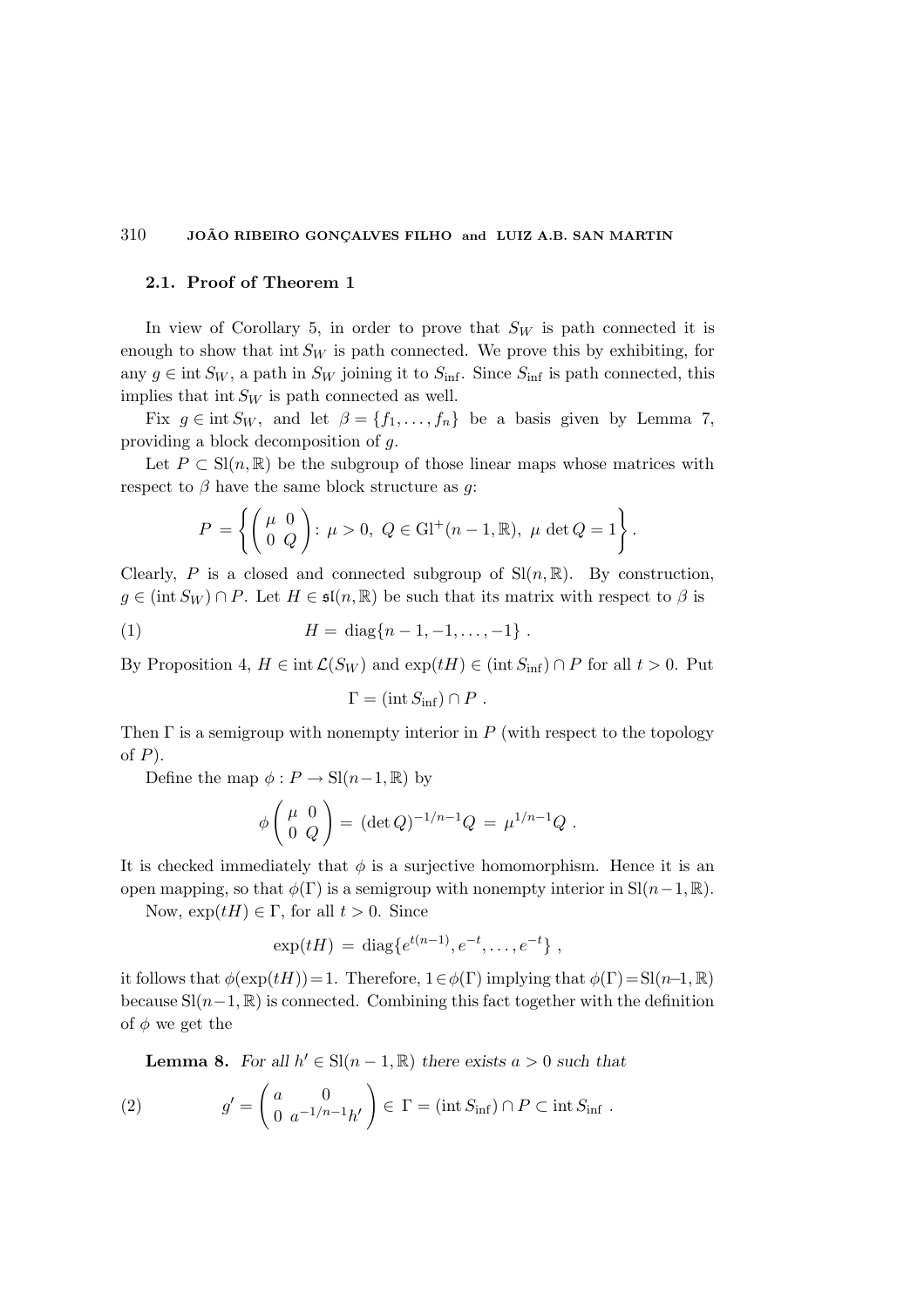Let us show now that there is a path linking the given  $g \in \text{int } S_W$  to  $S_{\text{inf}}$ . We can write

$$
g = \begin{pmatrix} \lambda & 0 \\ 0 & h \end{pmatrix} = \begin{pmatrix} \lambda & 0 \\ 0 & (\det h)^{1/n-1}h' \end{pmatrix} = \begin{pmatrix} \lambda & 0 \\ 0 & \lambda^{-1/n-1}h' \end{pmatrix}
$$

where  $h' = (\det h)^{-1/n-1}h \in Sl(n-1,\mathbb{R})$ . For this h', the above lemma ensures the existence of  $a > 0$  such that the corresponding  $g'$  as in (2) belongs to  $\Gamma$ . There are the following possibilities:

1.  $\lambda \leq a$ . Then  $e^{(n-1)T}\lambda = a$  for some  $T \geq 0$ . Hence if H is given by (1) then

$$
\exp(TH)g = \begin{pmatrix} e^{(n-1)T}\lambda & 0\\ 0 & (e^{(n-1)T}\lambda)^{-1/n-1}h' \end{pmatrix}.
$$

Substituting in this equality  $e^{(n-1)T}\lambda = a$  we get from (2) that

$$
\exp(TH)g = g' \in S_{\inf} .
$$

Since  $\exp(tH)g \in \text{int } S_W$  for all  $t \geq 0$ , the path  $t \mapsto \exp(tH)g$ ,  $t \in [0, T]$ , joins g to  $g' \in S_{\text{inf}}$ , without leaving int  $S_W$ .

**2.**  $\lambda > a$ . In this case we reverse the roles of g and g' to get  $T > 0$  such that  $\exp(TH)g' = g$ , providing the path  $t \mapsto \exp(tH)g'$ ,  $t \in [0, T]$ , linking g' to g inside int  $S_W$ .

Therefore for arbitrary  $g \in \text{int } S_W$  there exists a path inside int  $S_W$  joining g to  $S_{\text{inf}}$  concluding the proof of Theorem 1.

#### 2.2. Proof of Lemma 7

We start with the following lemma which holds for an arbitrary semigroup S contained in  $\mathrm{Sl}(n,\mathbb{R})$  and having nonempty interior.

**Lemma 9.** Given  $h \in \text{int } S$  let  $V \subset \mathbb{R}^n$  be an h-invariant subspace with  $\dim V > 2$  and such that  $|\mu|$  is constant as  $\mu$  runs through the eigenvalues of the restriction  $\bar{h}$  of h to V. Then S is transitive on the rays of V. Precisely, let  $P_V$  be the subgroup

$$
P_V = \left\{ h \in SI(n, \mathbb{R}) : hV = V \right\} .
$$

Then  $\Gamma = S \cap P_V$  is a semigroup with nonempty interior in  $P_V$  and for two rays  $r_1$  and  $r_2$  in V, starting at the origin, there exists  $h' \in \Gamma$  such that  $h'r_1 = r_2$ .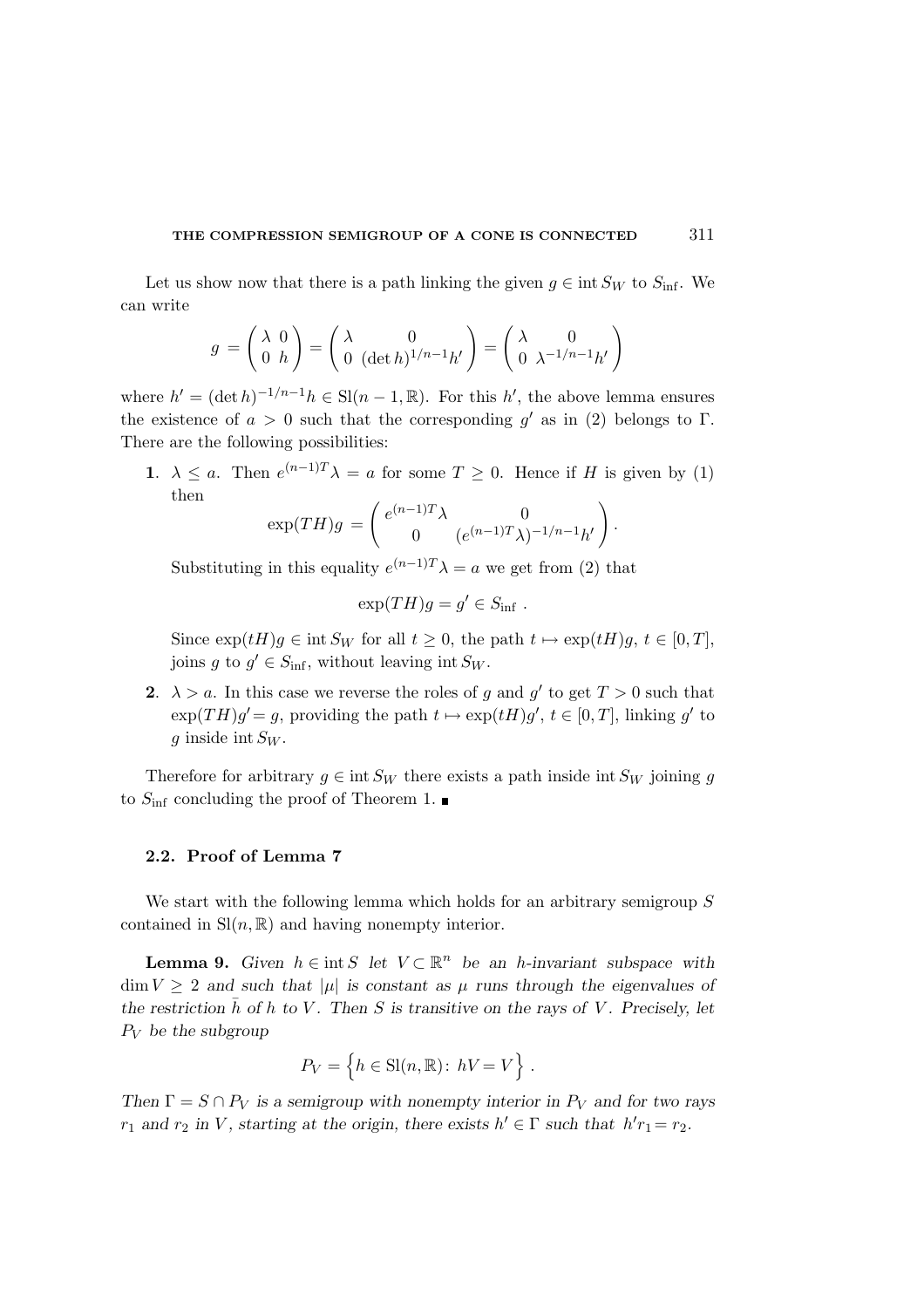**Proof:** The first step in the proof consists in projecting  $\Gamma$  to the group  $\text{Sl}(V)$ , of unimodular linear maps of  $V$ . This need to be done only if  $V$  is a proper subspace. In this case the restriction of  $P_V$  to V is the whole linear group  $Gl(V)$ , which has two connected components, say  $Gl^{\pm}(V)$ , with  $1 \in Gl^+(V)$ . Clearly  $h \in \Gamma$  so that  $\Gamma$  is a semigroup with nonempty interior in  $P_V$ . Denote also by  $\Gamma$ its restriction to V. It follows that  $\Gamma^+ = \Gamma \cap Gl^+(V)$  also has nonempty interior, because  $Q^2 \in Gl^+(V)$  if  $Q \in Gl(V)$ .

Consider the onto homomorphism  $\psi: Gl^+(V) \to Sl(V)$  given by

$$
Q \in Gl^+(V) \longrightarrow (\det Q)^{1/k} Q, \quad k = \dim V.
$$

The image  $\Gamma_1 = \psi(\Gamma^+)$  is a semigroup with nonempty interior in Sl(V).

Now, the restriction  $\bar{h}$  of h to V belongs to int Γ. By assumption the eigenvalues of  $\bar{h}$  are of the form

$$
e^a(\cos\theta_1+i\sin\theta_1),\ldots,e^a(\cos\theta_s+i\sin\theta_s)
$$
,

with fixed a. So that  $\bar{h}$  decomposes in Jordan blocks of the types

$$
e^{a} \begin{pmatrix} 1 & * \\ & \ddots & \\ 0 & 1 \end{pmatrix} \qquad e^{a} \begin{pmatrix} \cos \theta_{j} & -\sin \theta_{j} & * \\ & \sin \theta_{j} & \cos \theta_{j} & * \\ & & \ddots & \\ 0 & & & \cos \theta_{j} & -\sin \theta_{j} \\ & & & & \sin \theta_{j} & \cos \theta_{j} \end{pmatrix}.
$$

In case  $\theta_j = 2\pi q_j$ ,  $j = 1, \ldots, s$ , with  $q_j$  rational, a quick glance at these blocks show that some power of  $\bar{h}$  has real eigenvalues so that there exists  $h_1 \in \text{int } \Gamma$ whose restriction  $\bar{h}_1$  to V has the form

(3) 
$$
\bar{h}_1 = \lambda \begin{pmatrix} 1 & * \\ & \ddots & \\ 0 & 1 \end{pmatrix}
$$

with  $\lambda > 0$ . The existence of such  $\bar{h}_1$ , coming from the semigroup, can be ensured without the restrictive assumption that the eigenvalues of  $\bar{h}$  are rational multiples of  $\pi$ . In fact, since  $h \in \text{int } \Gamma$ , there exists  $h_2 \in \text{int } \Gamma$  having the same block structure as  $h$  and such that the arguments of the eigenvalues of the restriction of  $h_2$  to V are rational multiples of  $2\pi$ . Thus we can argue with  $h_2$  in place of h to get the desired element  $\bar{h}_1$  like in (3).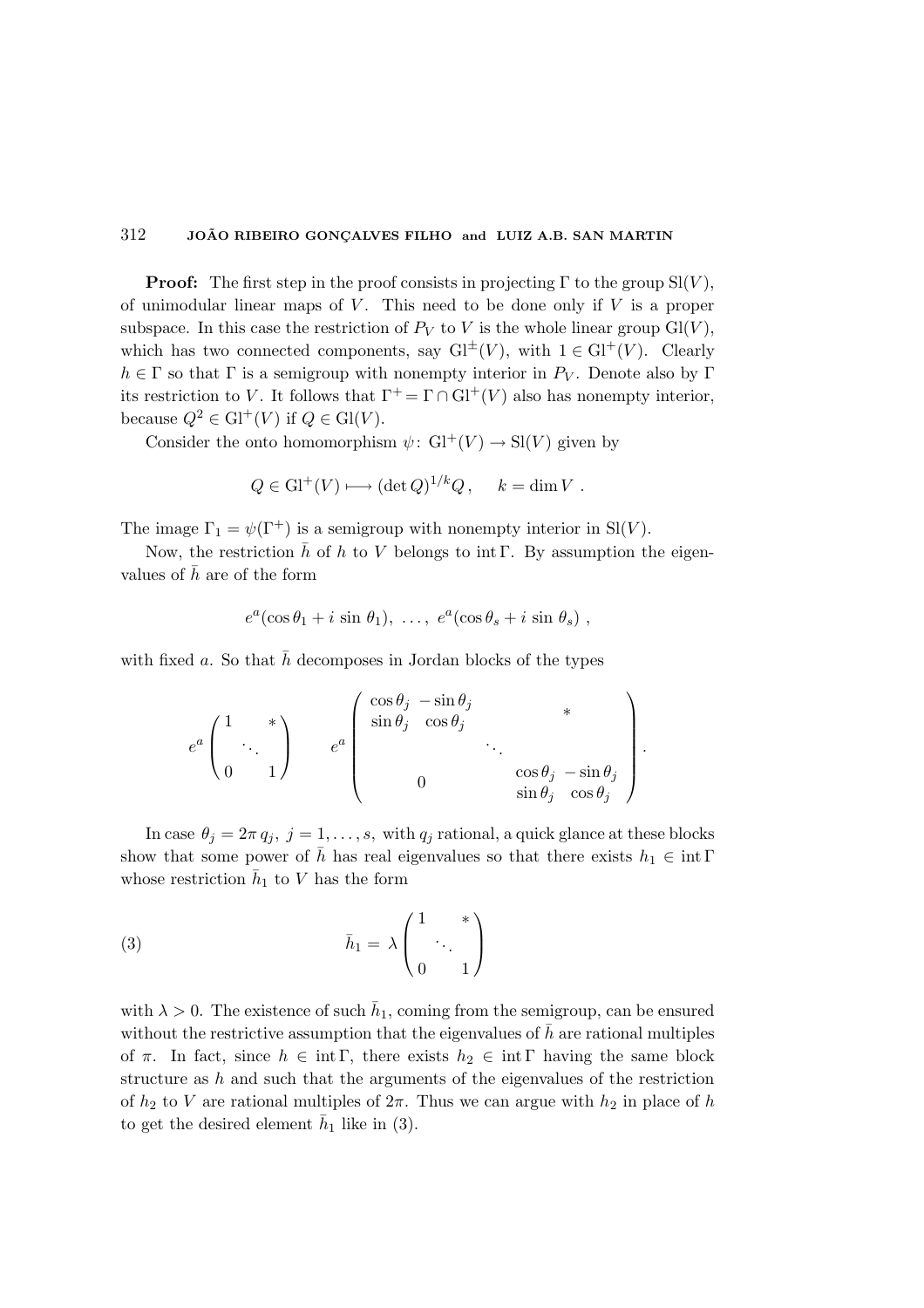Now,

$$
\psi(\bar{h}_1) = \begin{pmatrix} 1 & * \\ & \ddots & \\ & & 1 \end{pmatrix}.
$$

This implies that  $\Gamma_1 = SI(V)$ . In fact,  $\psi(\bar{h}_1) \in \text{int } \Gamma_1$  and  $\psi(\bar{h}_1)$  can be approximated by a matrix of the form  $\exp(X)$  with X having purely imaginary eigenvalues. This permits to show that  $1 \in \text{int } \Gamma_1$  concluding that  $\Gamma_1 = \text{SI}(V)$  (see [6], Lemma 4.1, for details).

From  $\Gamma_1 = \text{SI}(V)$  and dim  $V \geq 2$  it follows at once that  $\Gamma_1$  is transitive on the rays of V. The lemma is then a direct consequence of the definition of  $\psi$ .

An application of the above lemma to g yields the

**Corollary 10.** Fix  $g \in \text{int } S_W$ . Let  $V \subset \mathbb{R}^n$  be a g-invariant subspace such that  $|\mu|$  is constant as  $\mu$  runs through the eigenvalues of the restriction of g to V. Then dim  $V = 1$  if  $V \cap W \neq 0$ .

**Proof:** If  $V \cap W \neq 0$  there exists a ray of V contained in W. On the other hand the lemma implies that  $S_W$  is transitive on the rays of V if dim  $V \geq 2$ . Hence  $V \subset W$  if dim  $V \geq 2$  contradicting the assumption that W is a pointed cone.

In order to continue we put

$$
\rho = \max \Biggl\{ |\lambda| \colon \lambda \text{ is an eigenvalue of } g \Biggr\}
$$

for a fixed  $g \in \text{int } S_W$ . Let  $V^+$  be the direct sum of the generalized eigenspaces  $V_{\lambda} = \ker(g - \lambda)^n$ , with  $|\lambda| = \rho$ . Also, let  $V^-$  be the sum of the remaining generalized eigenspaces of g. We claim that  $V^+ \cap W \neq \{0\}$ . To see this write for  $u \in \mathbb{R}^n$ ,  $u = u^+ + u^-$  with  $u^{\pm} \in V^{\pm}$ . Then as  $k \to +\infty$ ,  $(1/\rho)^k g^k u^-$  converges to zero. Furthermore, the fact that the eigenvalues of  $g$  in  $V^+$  have constant modulus  $\rho$ , implies that there exists a subsequence  $k_l$  such that  $\lim_{l} (1/\rho)^{k_l} g^{k_l} u^+ = v$ , as  $l \to +\infty$ . This limit is not zero if  $u^+ \neq 0$ . Thus when  $u^+ \neq 0$ ,  $(1/\rho)^{k_l} g^{k_l} u$  converges to  $v \in V^+$ . In particular take  $u \in W$  such that  $u^+ \neq 0$ . The existence of such u follows from the assumption that W is generating. Then  $0 \neq v \in V^+ \cap W$ because  $(1/\rho)^{k_l} g^{k_l} u \in W$  and W is closed, showing the claim.

By Corollary 10 we conclude that  $\dim V^+=1$ . Hence there exists just one eigenvalue, say  $\lambda_{\text{max}}$ , with  $|\lambda_{\text{max}}| = \rho$ , which is by force real. Furthermore the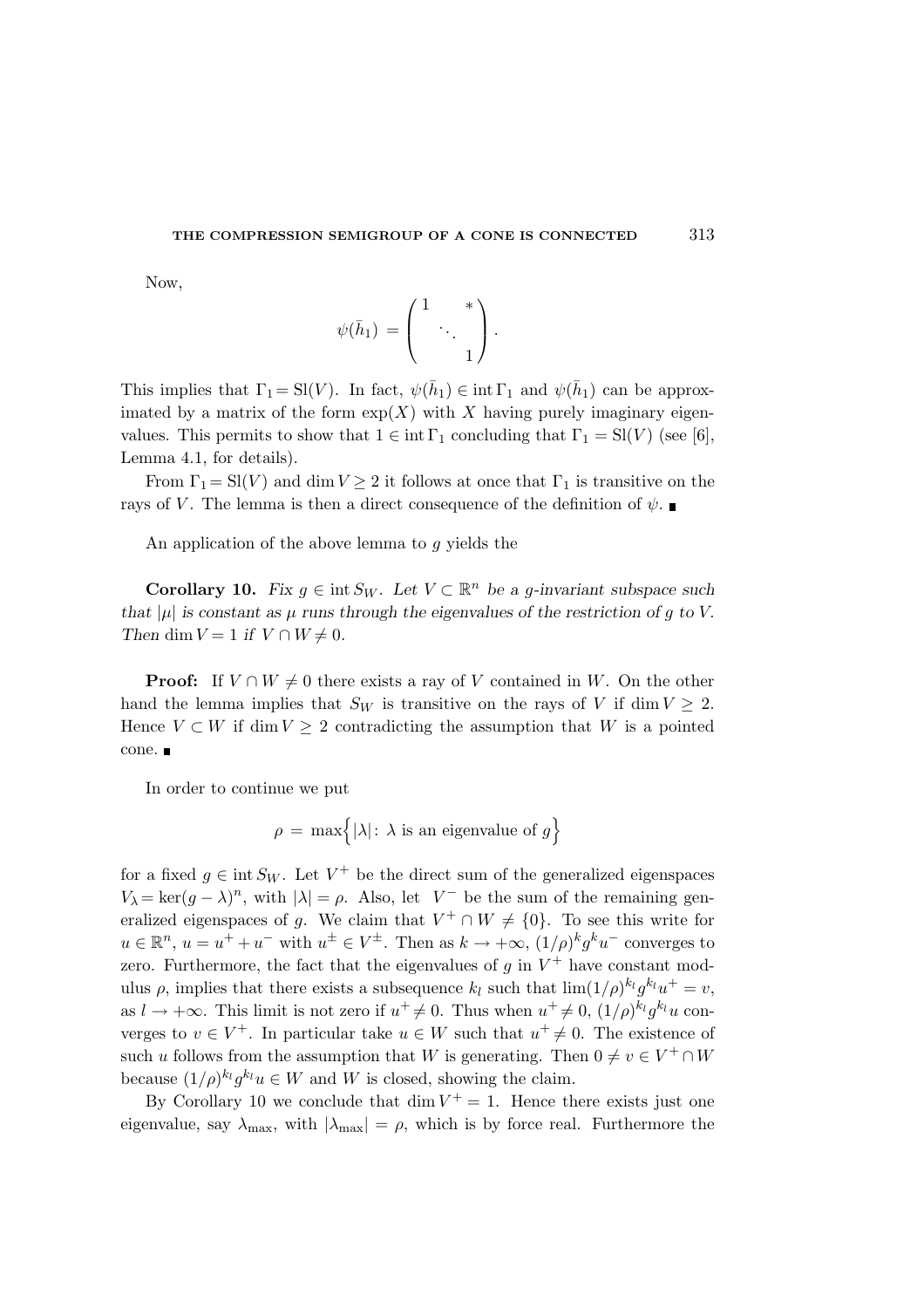eigenspace  $V^+$  is contained in  $W \cup (-W)$  and since  $gW \subset W$ , it follows that  $\lambda_{\max} > 0$ .

Take an eigenvector  $f_1 \in V^+ \cap W$ . Then  $\lambda_{\max} f_1 = gf_1 \in \text{int } W$  by Lemma 6. Hence  $f_1 \in \text{int } W$ . Therefore, the proof of Lemma 7 follows as soon as we show that  $V^- \cap W = \{0\}.$ 

To check that  $V^- \cap W = \{0\}$  we note first that  $V^- \cap \text{int } W = \{0\}$ , since otherwise W would meet both half-spaces determined by the codimension one subspace  $V^-$ . But this would contradict the fact that W is a pointed cone. In fact, for  $v_1$ and  $v_2$  in different sides of  $V^-$  the ray defined by  $g^k v_1$  approaches, say, the ray spanned by  $f_1$ , as  $k \to +\infty$ , whereas the ray  $g^k v_2$  approaches the ray spanned by  $-f_1$ . Since  $g^k v, v \in W$ , does not leave W, we would have  $\pm f_1 \in W$ . Finally,

$$
g(V^- \cap W) = gV^- \cap gW \subset V^- \cap (\text{int } W \cup \{0\})
$$

because  $gW \subset \text{int } W \cup \{0\}$  by Lemma 6. Hence  $g(V \cap W) = \{0\}$  so that  $V^- \cap W = \{0\}$ , concluding the proof of Lemma 7.

#### 3 – Complements

This section is devoted to the proof of some facts related to the main result. We start with the

**Proof of Corollary 2:** Let  $T$  be a connected semigroup with nonempty interior containing  $S_W$  properly. Note first that T is not contained in  $S[W]$ . To see this suppose to the contrary that  $T \subset S[W]$ . Then  $Tx \subset W \cup (-W)$ for all  $x \in W$ . However, T is connected so that if  $0 \neq x \in W$  then  $Tx$  is contained in a connected component of  $(W \cup (-W))\setminus\{0\}$ , which is by force W because Tx is connected and contains x, as  $1 \in T$ . Therefore,  $T \subset S_W$  contradicting the assumption on T. Now, the proof that  $T = Sl(n, \mathbb{R})$  follows the same steps as the proof that  $S[W]$  is maximal (see [11], Theorem 6.12). We sketch it: By Proposition 4, any line outside  $[W]$  is spanned by an eigenvector of some  $h \in \text{int } S_W$ . This implies that  $[W]$  and  $\mathbb{P}^{n-1}\setminus[W]$  are the two control sets of  $S_W$  in  $\mathbb{P}^{n-1}$ . Therefore  $S_W$  is transitive in  $\text{int}[W]$  as well as in  $\mathbb{P}^{n-1}\setminus[W]$ . Since T is not contained in  $S[W]$ , there exists  $g \in T$  such that  $gx \in \mathbb{P}^{n-1} \setminus [W]$  for some  $x \in \text{int}[W]$ . Also for any  $y \in \mathbb{P}^{n-1}$  there exists  $g_1 \in S_W$  with  $g_1y \in \text{int}[W]$ (because [W] is the invariant control set of  $S_W$  in  $\mathbb{P}^{n-1}$ ). It follows that T acts transitively in  $\mathbb{P}^{n-1}$ . Thus  $T = \text{Sl}(n, \mathbb{R})$ , by [11], Theorem 6.2.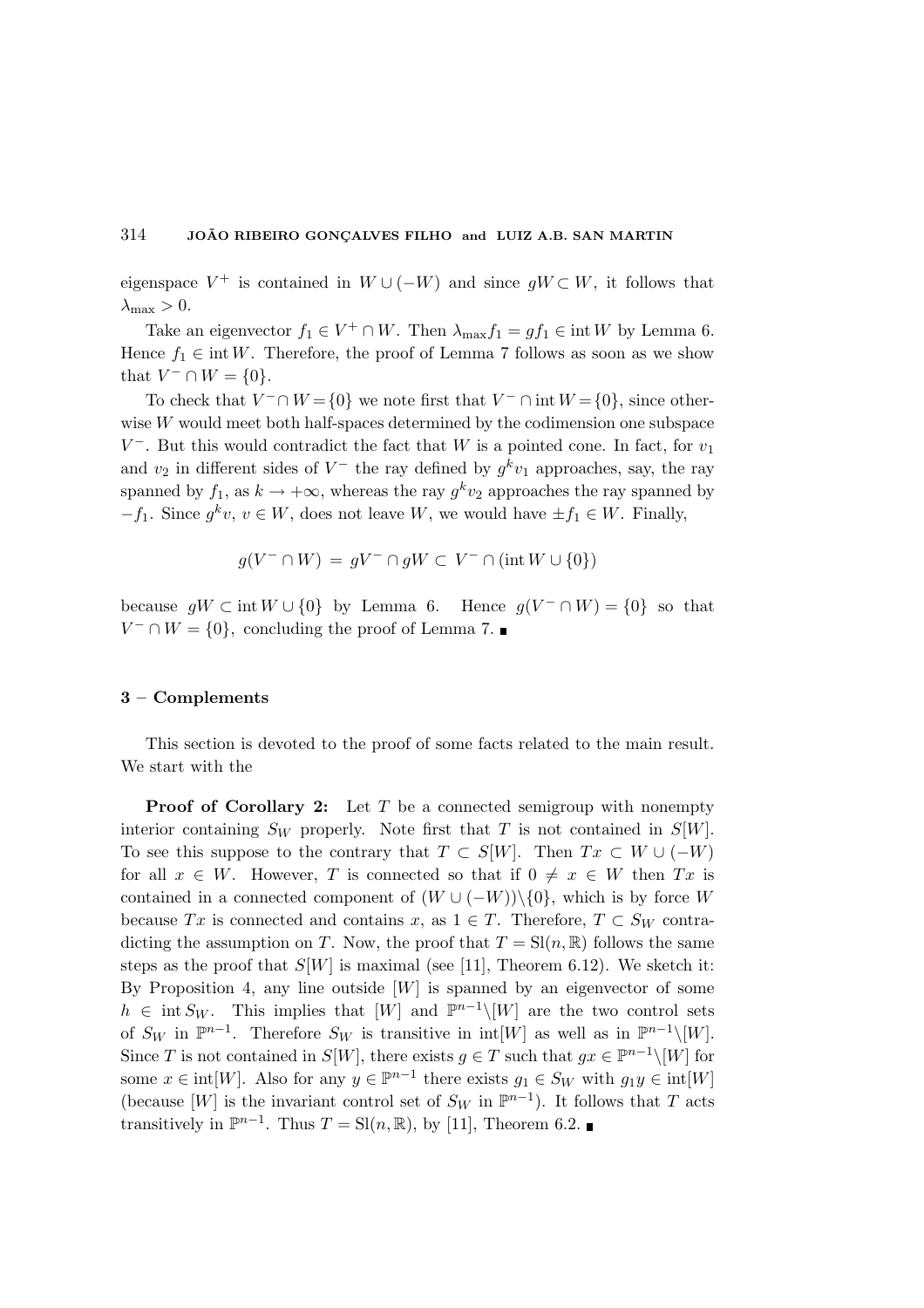Now, we discuss the relation between  $S_W$  and  $S[W]$ . By definition  $S[W]$  =  $S_W \cup S_W^{\parallel}$ , where

$$
S_W^{\parallel} = \left\{ g \in \text{Sl}(n, \mathbb{R}) : gW \subset -W \right\} .
$$

The following lemma shows that  $S_W^{\parallel}$  is not empty.

**Lemma 11.** S<sub>W</sub> is properly contained in S[W].

**Proof:** We must show that there exists  $g \in Sl(n, \mathbb{R})$  such that  $gW \subset -W$ . For this purpose take  $H = diag\{n-1, -1, \ldots, -1\}$  with respect to a basis  $\beta =$  ${f_1, \ldots, f_n}$  satisfying the requirements of Proposition 4, namely  $f_1 \in \text{int } W$ and span $\{f_2,\ldots,f_n\} \cap W = \{0\}$ . Since  $\text{Sl}(n,\mathbb{R})$  acts transitively on  $\mathbb{R}^n$ , there exists  $g_1 \in \mathrm{Sl}(n,\mathbb{R})$  such that  $g_1f_1 = -f_1$ . By continuity  $U = g_1^{-1}(\mathrm{int}(-W))$  is a neighborhood of  $f_1$ . Now, by construction of H there exists a large enough  $t > 0$  such that if  $h = \exp tH$  then  $hW \subset U$ . Hence  $g_1 hW \subset -W$  so that  $g = g_1 h$ belongs to  $S[W]$  but not to  $S_W$ .

Clearly, there are the inclusions  $S_W S_W^{\parallel} \subset S_W^{\parallel}$  and  $(S_W^{\parallel})^2 \subset S_W$ . The former shows in particular that  $S_W^{\parallel}$  has nonempty interior. In case *n* is even,  $-1 \in Sl(n, \mathbb{R})$ , hence  $-1 \in S_W^{\parallel}$  for any W. Actually,  $-1$  maps W exactly onto  $-W$ hence the following statement implies that in even dimensions,  $S_{W}^{\parallel} = -S_{W}$ .

**Proposition 12.** Suppose that there exists  $k \in Sl(n, \mathbb{R})$  satisfying  $kW = -W$ . Then  $S_W^{\parallel} = kS_W = S_W k$ .

**Proof:** Clearly,  $kS_W$  and  $S_W k$  are contained in  $S_W^{\parallel}$ . For the reverse inclusions note that  $k^{-1}W = -W$ . Pick  $g \in S_W^{\parallel}$ . Then  $gW \subset -W$ , so that  $gk^{-1}W \subset W$  and  $k^{-1}gW \subset W$ , that is,  $gk^{-1}$  and  $k^{-1}g$  are in  $S_W$ .

Under the assumption of this proposition it follows at once that  $S_W^{\parallel}$  is connected. Since the existence of k mapping W onto  $-W$  depends on the geometry of the specific  $W$ , we prove next that in general

**Proposition 13.**  $S_W^{\parallel}$  is connected. Hence  $S_W$  and  $S_W^{\parallel}$  are the connected components of S[W].

**Proof:** Take  $g, h \in S_W^{\parallel}$ . Both  $gW$  and  $hW$  are pointed generating cones contained in  $-W$ . Take H and  $\beta$  like in Proposition 4 with the first element  $f_1$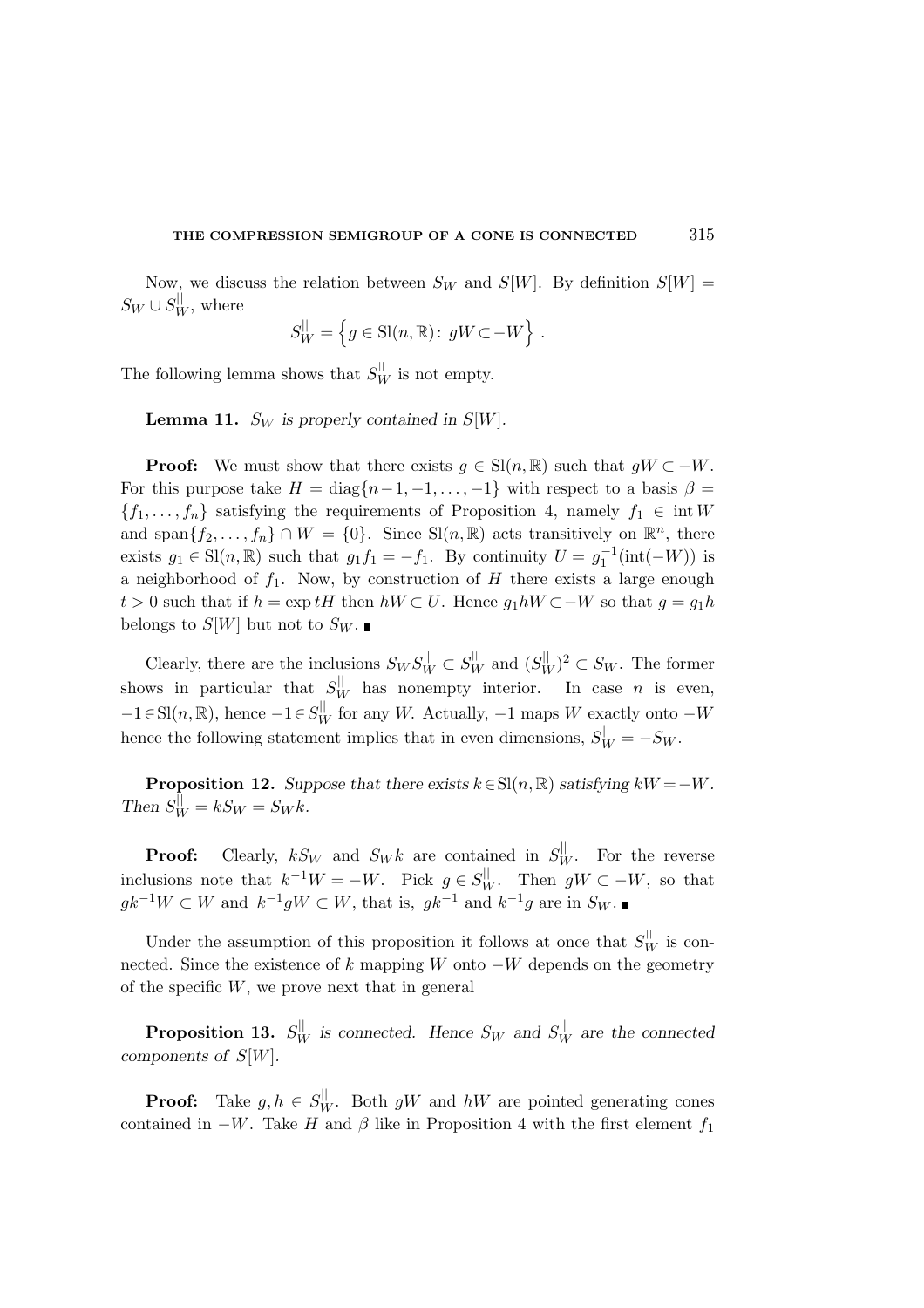of β contained in int(hW). Like in that proposition  $H \in \mathcal{L}(S_W)$  and for large enough  $t_0$ ,  $\exp(t_0H)(-W) \subset hW$ . In particular,

$$
\exp(t_0 H)(gW) \subset hW.
$$

Hence  $h^{-1} \exp(t_0 H)g \in S_W$ , that is,  $\exp(t_0 H)g \in hS_W$ . Since  $S_W$  is path connected, this implies the existence of a path in  $S[W]$  linking  $\exp(t_0H)g$  to h. However,  $H \in \mathcal{L}(S_W)$ , so that  $\exp(t_0 H)g$  and g are in the same path component of  $S_W^{\parallel}$ , concluding the proof of that  $S_W^{\parallel}$  is connected.

In general  $S_{\text{inf}} = \langle \exp(\mathcal{L}(S_W)) \rangle$  is a proper subsemigroup of  $S_W$ . As observed by K.-H. Neeb (personal communication) the inclusion  $S_{\text{inf}} \subset S_W$  is proper for the semigroup  $\mathrm{SI}^+(n,\mathbb{R})=S_W$  of positive matrices, where W is the orthant

$$
W = \mathcal{O}^+(n) = \{(x_1, ..., x_n) \in \mathbb{R}^n : x_i \ge 0\}.
$$

To see this note that in case  $n \geq 3$  the unit group of  $S_W$ ,  $H(S_W) = S_W \cap S_W^{-1}$  is not connected. In fact, it easy to check that  $g$  must permutes the basic vectors if  $g \in H(S_W)$  so that  $H(S_W) = \Pi \times A$  where A is the group of diagonal matrices with positive entries and  $\Pi$  is the group of permutation matrices with det  $= 1$ . In case  $n \geq 3$ ,  $\Pi$  — and hence  $H(S_W)$  — is not connected. On the other hand, it is a general fact that the unit group of an infinitesimally generated semigroup like  $S_{\text{inf}}$  must be connected (see [2], Theorem V.2.8).

Finally, we observe that Corollary 3 completely determines the maximal connected semigroups of  $\text{Sl}(n,\mathbb{R})$  for  $n=2,3$ . In fact, for  $n=2$ , any semigroup is of the projective type so that any maximal connected semigroup is  $S_W$  for some pointed and generating cone  $W \subset \mathbb{R}^2$ . It should be remarked here that for any such cone W there exists  $g \in Sl(2, \mathbb{R})$  such that  $W = g\mathcal{O}^+(2)$ . Since  $S_{gW} = g S_W g^{-1}$ , it follows that up to conjugation  $\mathrm{SI}^+(2,\mathbb{R})$  is the only maximal connected semigroup of  $Sl(2, \mathbb{R})$ . For  $n = 3$ , there are two types of maximal semigroups, namely a semigroup is of type  $\mathbb{P}^2$  or  $\text{Gr}_2(3)$ , the Grassmannian of two-dimensional subspaces of  $\mathbb{R}^3$ . However, if a semigroup is of type  $\text{Gr}_2(3)$  then its inverse  $S^{-1}$  is of projective type (see [9], Proposition 6.3). Therefore there is the following characterization of the maximal connected semigroups in  $SI(3, \mathbb{R})$ :

**Proposition 14.** A semigroup  $S \subset Sl(3, \mathbb{R})$ , with int  $S \neq \emptyset$ , is maximal connected if and only if there exists a pointed and generating cone  $W \subset \mathbb{R}^3$ such that either  $S = S_W$  or  $S = S_W^{-1}$ .